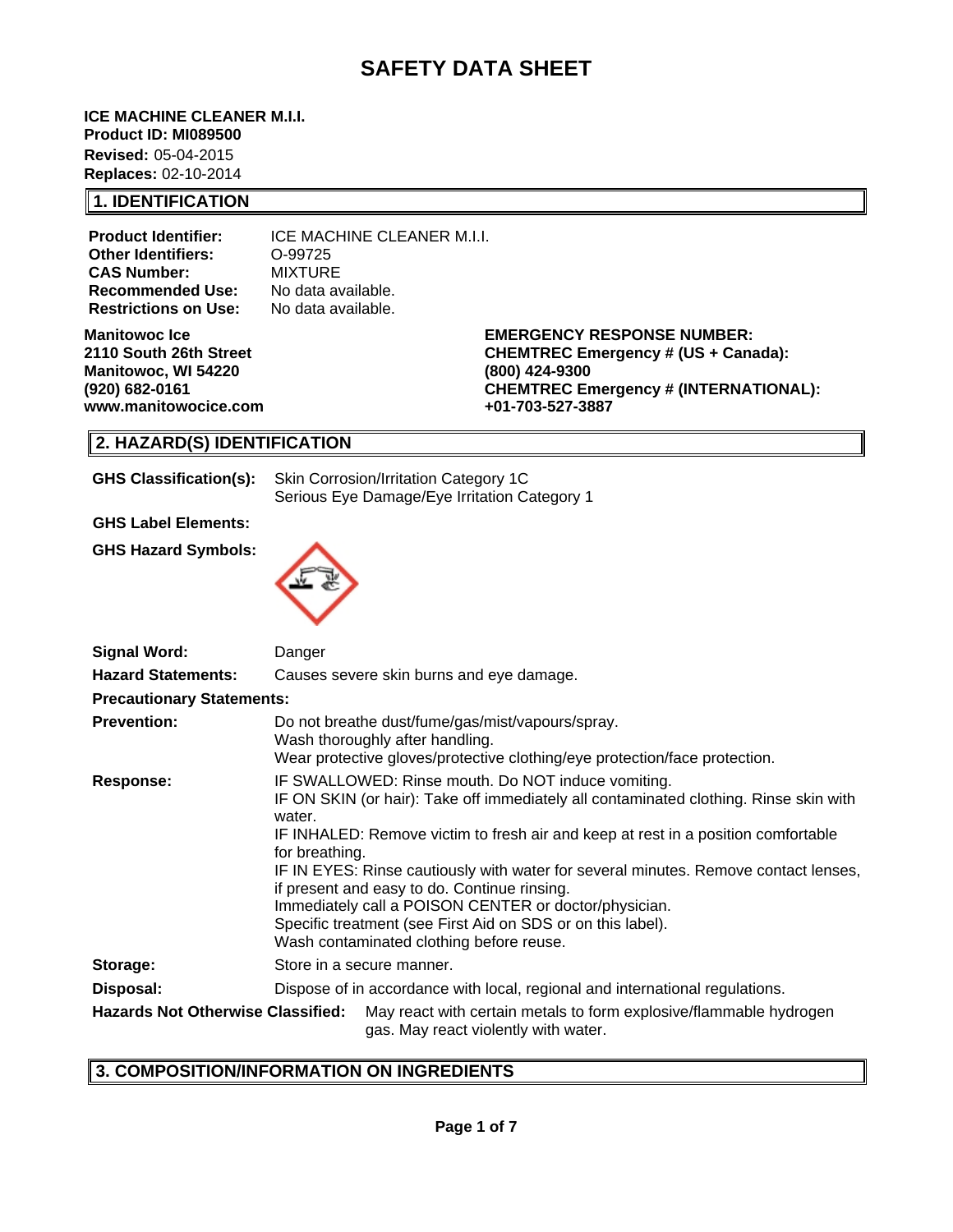### **Substances/Mixtures:**

| <b>Chemical or Common Name/Synonyms</b> | <b>CAS Number</b> | % by Wt.  |
|-----------------------------------------|-------------------|-----------|
| Phosphoric Acid                         | 7664-38-2         | $<$ 40 %  |
| Citric Acid                             | 77-92-9           | $< 10 \%$ |

Note: Any chemical identity and/or exact percentage not expressly stated is being withheld as a trade secret or is due to batch variation.

### **4. FIRST-AID MEASURES**

#### **Description of Necessary Measures:**

**Eye Contact:** If in eyes: Immediately flush eyes with plenty of water for at least 15 minutes while holding eyelids open. Tilt head to avoid contaminating unaffected eye. Get immediate medical attention. Remove contact lens if easy to do.

**Skin Contact:** If on skin: Immediately flush skin with plenty of water for at least 15 minutes while removing contaminated clothing and shoes. Get medical attention immediately. Do not reuse clothing and shoes until cleaned. Do not apply oils or ointments unless ordered by the physician.

**Inhalation:** If inhaled: Remove to fresh air. If breathing is difficult, administer oxygen. If not breathing, give artificial respiration, preferably mouth-to-mouth. GET MEDICAL ATTENTION IMMEDIATELY. DO NOT use mouth-to-mouth method if victim ingested or inhaled the substance; induce artificial respiration with the aid of a pocket mask equipped with a one-way valve or other proper respiratory medical device.

**Ingestion:** If swallowed: If fully conscious, drink a quart of water. DO NOT induce vomiting. CALL A PHYSICIAN IMMEDIATELY. If unconscious or in convulsions, take immediately to a hospital or a physician. NEVER induce vomiting or give anything by mouth to an unconscious victim. If vomiting occurs spontaneously, keep head below hips to prevent aspiration of liquid into the lungs.

#### **Most Important Symptoms/Effects, Acute and Delayed:**

**Eye Contact:** CORROSIVE-Causes severe irritation and burns. May cause: ulcerations. conjunctivitis. permanent eye damage. blindness. redness. burning sensation.

**Skin Contact:** CORROSIVE-Causes severe irritation and burns. Contact may cause: dermatitis (inflammation of the skin). ulceration. permanent skin damage. drying. cracking. itching. redness. burning sensation.

**Skin Absorption:** No absorption hazard expected under normal use.

**Inhalation:** May be corrosive to the respiratory tract. Severe irritation and burns may result. Vapors or mists may irritate or burn: respiratory tract. nose. mouth. throat. May cause: persistent coughing. pulmonary edema. chemical pneumonitis. permanent damage.

**Ingestion:** CORROSIVE-Causes severe irritation and burns. May irritate or burn: mouth. throat. stomach. esophagus. May cause: abdominal pain. chest pain. nausea. vomiting. diarrhea. seizures. hemorrhaging. permanent damage. Aspiration into the lungs may occur during ingestion or vomiting, resulting in severe pulmonary injury. May be fatal if swallowed.

**Indication of Immediate Medical Attention and Special Treatment Needed:** There is no specific antidote. Treatment of overexposure should be directed at the control of symptoms and the clinical condition of the patient.

### **5. FIRE-FIGHTING MEASURES**

**Extinguishing Media:** Not flammable or combustible. For fires in area use appropriate media. For example: Water spray. Dry chemical. Carbon dioxide. Foam.

**Specific Hazards Arising from the Chemical:**

**Fire and Explosion Hazards:** None known. May react with certain metals to form explosive/flammable hydrogen gas.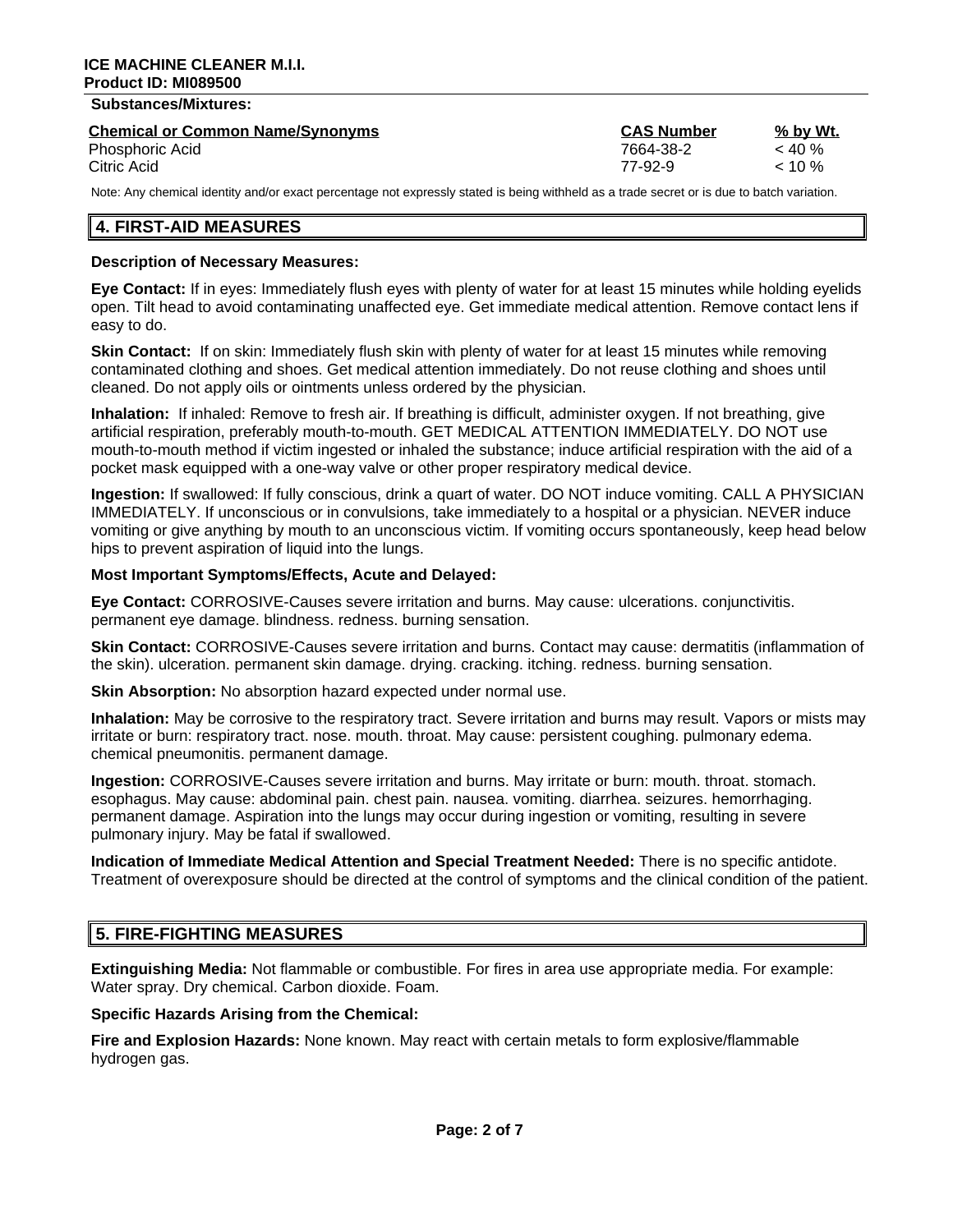**Hazardous Combustion Products:** Phosphorous oxides. Phosphine. Toxic vapors. Corrosive vapors. Carbon dioxide. Carbon monoxide.

**Special Protective Equipment and Precautions for Fire-Fighters:** Evacuate area of unprotected personnel. Wear protective clothing including NIOSH-approved self-contained breathing apparatus. Remain upwind of fire to avoid hazardous vapors and decomposition products. Use water spray to cool fire-exposed containers. Product generates heat upon addition of water, with possible spattering. Run-off from fire control may cause pollution.

# **6. ACCIDENTAL RELEASE MEASURES**

**Personal Precautions, Protective Equipment, Emergency Procedures:** CORROSIVE MATERIAL. Evacuate unprotected personnel from area. Maintain adequate ventilation. Follow personal protective equipment recommendations found in Section 8. Never exceed any occupational exposure limit.

**Methods and Materials for Containment and Clean Up:** Contain spill, place into drums for proper disposal. Soak up residue with inert absorbent material. Place in non-leaking containers for immediate disposal. Flush remaining area with water and neutralize with Soda Ash, Lime or Limestone and dispose of properly. Adequate ventilation is required if soda ash is used, because of the consequent release of carbon dioxide gas. Avoid direct discharge to sewers and surface waters. Notify authorities if entry occurs.

# **7. HANDLING AND STORAGE**

**Precautions for Safe Handling:** Avoid contact with eyes, skin, and clothing. Use with adequate ventilation. Do not swallow. Avoid breathing vapors, mists, or dust. Do not eat, drink, or smoke in work area. Wash thoroughly after handling. CORROSIVE MATERIAL. Contact with water may cause violent reaction with evolution of heat. To dilute: Add product slowly to lukewarm water; not water to product. Mixing with strong bases can cause high heat of reaction and generate steam.

**Conditions for Safe Storage, Including any Incompatibilities:** CORROSIVE MATERIAL. Store in a cool, well ventilated area, out of direct sunlight. Store in a dry location away from heat. Keep away from incompatible materials. Keep containers tightly closed. Do not store in unlabeled or mislabeled containers. Do not freeze. May react with certain metals to form explosive/flammable hydrogen gas.

# **8. EXPOSURE CONTROLS/PERSONAL PROTECTION**

| Limits                    |
|---------------------------|
| 1 mg/m3 TWA               |
|                           |
| Limits                    |
| 1 mg/m3 TWA; 3 mg/m3 STEL |
|                           |

**Engineering Controls:** General room ventilation and local exhaust are required. Maintain adequate ventilation. Do not use in closed or confined spaces. Avoid creating dust or mist. Keep levels below exposure limits. To determine exposure levels, monitoring should be performed regularly.

#### **Individual Protection Measures:**

**Eye/Face Protection:** Wear chemical safety goggles and a full face shield while handling this product. Do not wear contact lenses.

**Skin Protection:** Prevent contact with this product. Wear gloves and protective clothing depending on condition of use. Protective gloves: Impervious. Chemical-resistant. Acid-proof.

**Respiratory Protection:** Respiratory protection must be worn if ventilation does not eliminate symptoms or keep levels below recommended exposure limits. If exposure limits are exceeded, wear: NIOSH-Approved respirator. DO NOT exceed limits established by the respirator manufacturer. All respiratory protection programs must comply with OSHA 29 CFR 1910.134 and ANSI Z88.2 requirements and must be followed whenever workplace conditions require a respirator's use.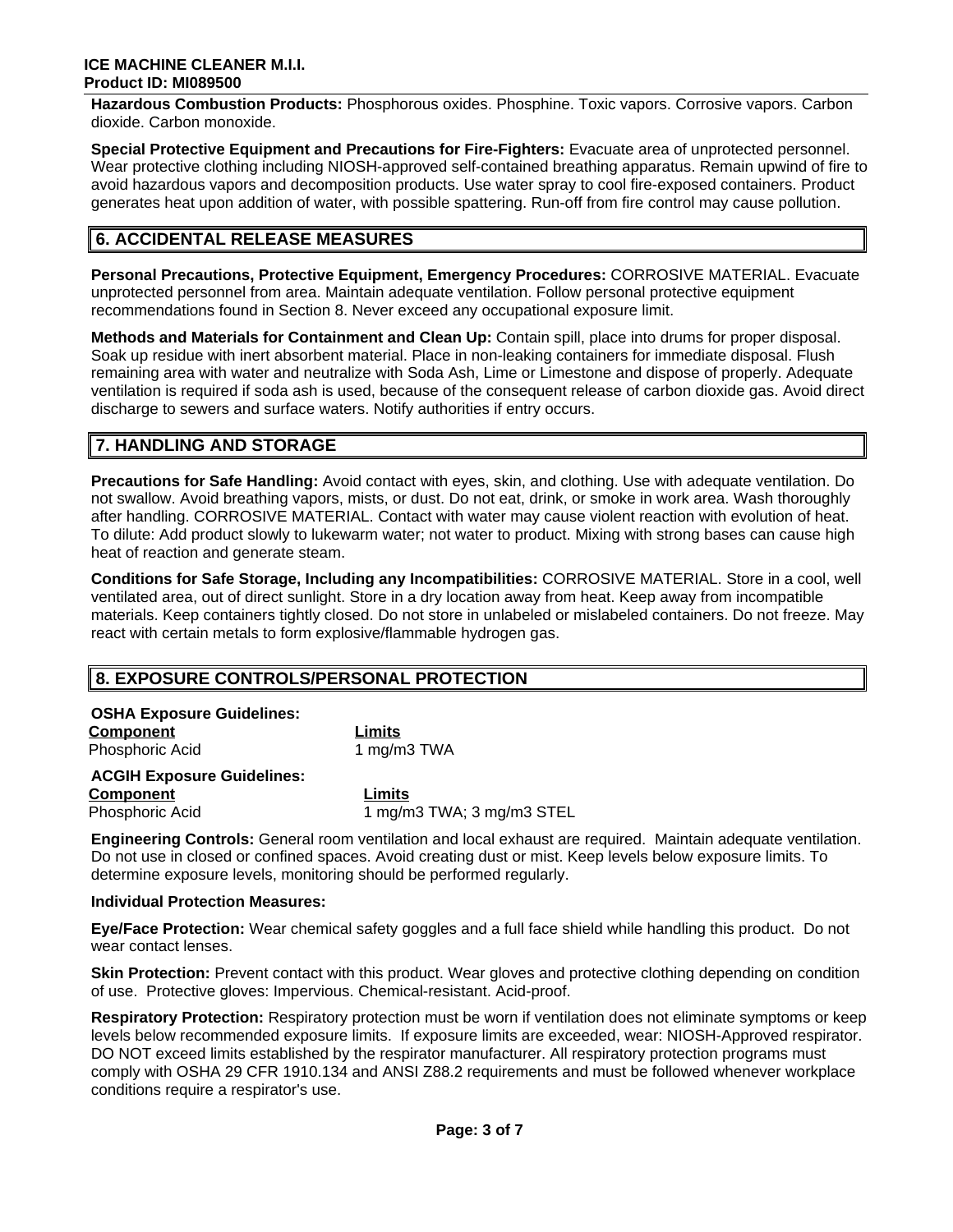**Other Protective Equipment:** Eye-wash station. Safety shower. Rubber apron. Chemical safety shoes. Rubber boots. Protective clothing.

**General Hygiene Conditions:** Wash with soap and water before meal times and at the end of each work shift. Good manufacturing practices require gross amounts of any chemical be removed from skin as soon as practical, especially before eating or smoking.

### **9. PHYSICAL AND CHEMICAL PROPERTIES**

**Physical State:** Liquid. **Color:** Clear. Green. **Odor:** No odor. **Odor Threshold:** N.D. **pH:** < 2 (as is) **Freezing Point (deg. F):** N.D. **Melting Point (deg. F):** N.D. **Initial Boiling Point or Boiling Range:** N.D. **Flash Point:** N.A. **Flash Point Method:** N.A. **Evaporation Rate (nBuAc = 1):** N.D. **Flammability (solid, gas):** N.D. **Lower Explosion Limit:** N.A. **Upper Explosion Limit:** N.A. **Vapor Pressure (mm Hg):** N.D. **Vapor Density (air=1):** N.D. **Specific Gravity or Relative Density:** 1.22-1.24 @ 25 Deg. C **Solubility in Water:** Complete **Partition Coefficient (n-octanol/water):** N.D. **Autoignition Temperature:** No Data **Decomposition Temperature:** N.D. **Viscosity:** N.D. **% Volatile (wt%):** N.D. **VOC (wt%):** N.D. **VOC (lbs/gal):** N.D. **Fire Point:** N.D.

# **10. STABILITY AND REACTIVITY**

**Reactivity:** No data available.

**Chemical Stability:** Stable under normal conditions.

**Possibility of Hazardous Reactions:** Hazardous polymerization will not occur under normal conditions. May react with certain metals to form explosive/flammable hydrogen gas. Mixing with strong bases can cause high heat of reaction and generate steam. Phosphoric acid forms flammable gases with sulfides, mercaptans, cyanides and aldehydes. Phosphoric acid forms toxic fumes with cyanides, sulfides, fluorides, organic peroxides, and halogenated organics. Phosphoric acid mixtures with nitromethane are explosive.

**Conditions to Avoid:** Contact with water may cause violent reaction with evolution of heat. To dilute: Add product slowly to lukewarm water; not water to product. Avoid high temperatures.

**Incompatible Materials:** Metals. Strong oxidizing agents. Strong reducing agents. Sulfides. Sulfites. Bases. Fluorine. Sulfur trioxide. Phosphorous pentoxide. Sodium tetrahydroborate. Aldehydes. Amines. Amides. Alcohols. Azo-compounds. Carbamates. Esters. Caustics. Phenols. Cresols. Ketones. Organophosphates. Epoxides. Explosives. Combustible materials. Unsaturated halides. Organic peroxides. Mercaptans. Cyanides. Nitromethane. Glycols. Fluorides. Halogenated organics. Sulfur. Aluminum. Copper. Mild steel. Brass. Bronze. Steel. Alkalies. Carbonates. Acetates. Potassium Tartrate. Metal Nitrates. Reducing agents. Bicarbonates. Alkali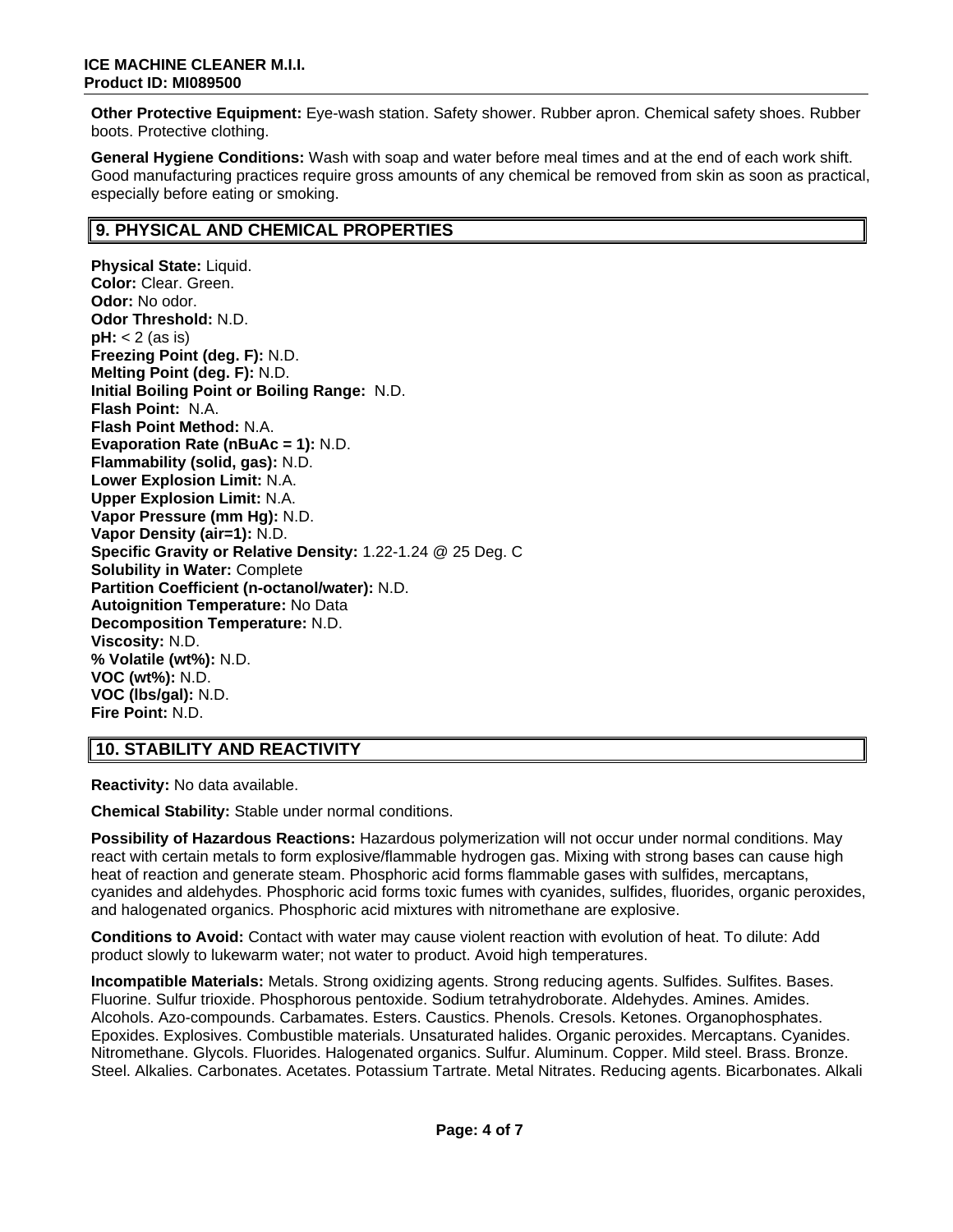#### **ICE MACHINE CLEANER M.I.I. Product ID: MI089500**

metals. Copper, aluminum, zinc and their alloys. Lead. Oxides of sulfur. Fiber-reinforced Polyester. Cast Iron. Reactive Metals.

**Hazardous Decomposition Products:** Phosphorous oxides. Phosphine. Reactions with other materials may liberate toxic and/or explosive gases. Carbon dioxide. Carbon monoxide.

### **11. TOXICOLOGICAL INFORMATION**

**Routes of Exposure:** Eyes. Skin. Inhalation. Ingestion.

#### **Symptoms/Effects: Acute, Delayed and Chronic:**

**Eye Contact:** CORROSIVE-Causes severe irritation and burns. May cause: ulcerations. conjunctivitis. permanent eye damage. blindness. redness. burning sensation.

**Skin Contact:** CORROSIVE-Causes severe irritation and burns. Contact may cause: dermatitis (inflammation of the skin). ulceration. permanent skin damage. drying. cracking. itching. redness. burning sensation.

**Skin Absorption:** No absorption hazard expected under normal use.

**Inhalation:** May be corrosive to the respiratory tract. Severe irritation and burns may result. Vapors or mists may irritate or burn: respiratory tract. nose. mouth. throat. May cause: persistent coughing. pulmonary edema. chemical pneumonitis. permanent damage.

**Ingestion:** CORROSIVE-Causes severe irritation and burns. May irritate or burn: mouth. throat. stomach. esophagus. May cause: abdominal pain. chest pain. nausea. vomiting. diarrhea. seizures. hemorrhaging. permanent damage. Aspiration into the lungs may occur during ingestion or vomiting, resulting in severe pulmonary injury. May be fatal if swallowed.

#### **Numerical Measures of Toxicity:**

| <b>Component</b>     | Oral LD50       | <b>Dermal LD50</b>  | <b>Inhalation LC50</b> |
|----------------------|-----------------|---------------------|------------------------|
| Phosphoric Acid      | Rat: 1530 mg/kg | Rabbit: 2730 mg/kg  | 1H Rat: $> 850$ mg/m3  |
| Citric Acid          | Rat: 3000 mg/kg | $Rat:$ > 2000 mg/kg | No Data                |
| Oxirane, Methyl-,    | No Data         | No Data             | 4H Rat: 320 mg/m3      |
| Polymer with Oxirane |                 |                     |                        |

#### **Acute Toxicity Estimate (ATE):**

**Inhalation Vapor:** 21.3333 mg/L **Inhalation Dust/Mist:** 21.3333 mg/L

#### **Cancer Information:**

This product does not contain 0.1% or more of the known or potential carcinogens listed in NTP, IARC, or OSHA.

**Medical Conditions Aggravated by Exposure to Product:** Eye disorders. Skin disorders. Impaired respiratory function. Lung disorders. Respiratory system disorders.

**Other:** None known.

### **12. ECOLOGICAL INFORMATION**

**Ecotoxicological Information:** No data available.

**Chemical Fate Information:** No data available.

#### **13. DISPOSAL CONSIDERATIONS**

**Hazardous Waste Number:** D002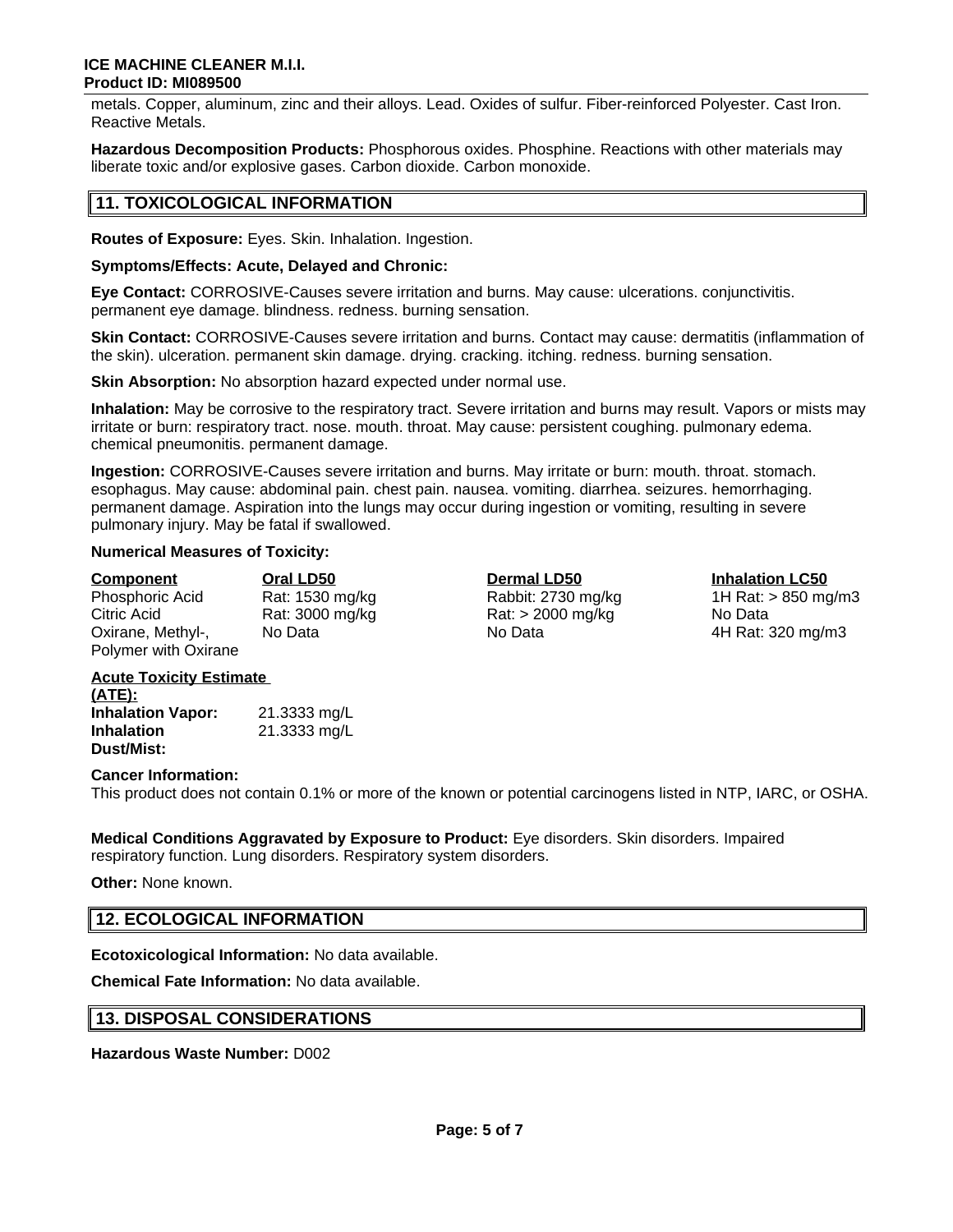#### **ICE MACHINE CLEANER M.I.I. Product ID: MI089500**

**Disposal Method:** Dispose of in a permitted hazardous waste management facility following all local, state and federal regulations. Since emptied containers retain product residue, follow label warnings even after container is emptied. DO NOT pressurize, cut, weld, solder, drill, grind or expose empty containers to heat, flame, sparks or other sources of ignition. Disposal methods identified are for the product as sold. For proper disposal of used material, an assessment must be completed to determine the proper and permissible waste management options permitted under applicable rules, regulations and/or laws governing your location.

### **14. TRANSPORT INFORMATION**

**DOT (Department of Transportation):**

| <b>Identification Number:</b>                            | UN1760                                                                                                   |
|----------------------------------------------------------|----------------------------------------------------------------------------------------------------------|
| <b>Proper Shipping Name:</b>                             | Corrosive Liquid, N.O.S. (Contains Phosphoric Acid, Citric Acid)                                         |
| <b>Hazard Class:</b>                                     |                                                                                                          |
| <b>Packing Group:</b>                                    | Ш                                                                                                        |
| <b>Label Required:</b>                                   | <b>CORROSIVE</b>                                                                                         |
| <b>Reportable Quantity (RQ):</b> 5000# (Phosphoric Acid) |                                                                                                          |
|                                                          | <b>Note:</b> The listed Transportation Classification does not address requisitory variations due to cha |

**Note:** The listed Transportation Classification does not address regulatory variations due to changes in package size, mode of shipment or other regulatory descriptors. In the United States, it may be possible to reclassify this material as a Consumer Commodity ORM-D based on 49 CFR 173.154 (b)(c).

# **15. REGULATORY INFORMATION**

**TSCA Inventory Status:** All components of this product are on the TSCA Inventory or are exempt from TSCA Inventory requirements.

# **SARA Title III Section 311/312 Category Hazards:**

| <b>Immediate (Acute)</b>                                            | <b>Delayed (Chronic)</b>                 | <b>Fire Hazard</b>         |                                 | <b>Pressure Release</b>  |                          | <b>Reactive</b>                |                          |
|---------------------------------------------------------------------|------------------------------------------|----------------------------|---------------------------------|--------------------------|--------------------------|--------------------------------|--------------------------|
| Yes                                                                 | No                                       | No                         |                                 | Nο                       |                          | No.                            |                          |
| <b>Regulated Components:</b><br><b>Component</b><br>Phosphoric Acid | <b>CAS</b><br><b>Number</b><br>7664-38-2 | <b>CERCLA</b><br>RQ<br>Yes | <b>SARA</b><br><b>EHS</b><br>No | <b>SARA</b><br>313<br>No | U.S.<br><b>HAP</b><br>No | <u>WI</u><br><b>HAP</b><br>Yes | <b>Prop</b><br>65<br>No. |

#### **\*Prop 65 - May Contain the Following Trace Components:**

This product contains a chemical(s) known to the State of California to cause cancer and birth defects or other reproductive harm.

#### **16. OTHER INFORMATION**

**Hazard Rating System Health:** 3 **Flammability:** 0 **Reactivity:** 0 \* = Chronic Health Hazard

#### **NFPA Rating System**

**Health:** 3 **Flammability:** 0 **Reactivity:** 0 **Special Hazard:** None

**SDS Abbreviations N.A. = Not Applicable N.D. = Not Determined HAP = Hazardous Air Pollutant VOC = Volatile Organic Compound**